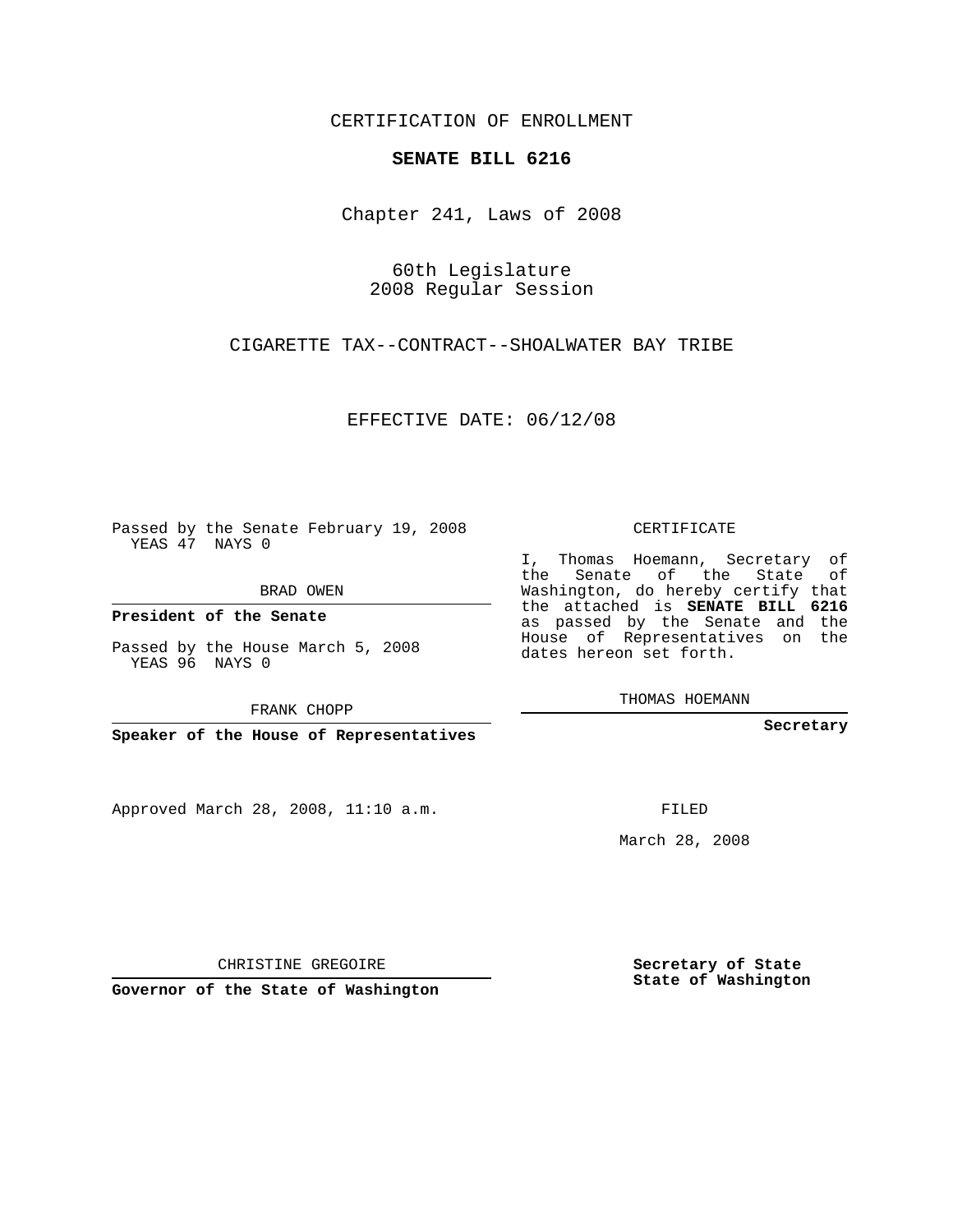## **SENATE BILL 6216** \_\_\_\_\_\_\_\_\_\_\_\_\_\_\_\_\_\_\_\_\_\_\_\_\_\_\_\_\_\_\_\_\_\_\_\_\_\_\_\_\_\_\_\_\_

\_\_\_\_\_\_\_\_\_\_\_\_\_\_\_\_\_\_\_\_\_\_\_\_\_\_\_\_\_\_\_\_\_\_\_\_\_\_\_\_\_\_\_\_\_

Passed Legislature - 2008 Regular Session

**State of Washington 60th Legislature 2008 Regular Session By** Senators Prentice, Sheldon, and Kohl-Welles Read first time 01/14/08. Referred to Committee on Ways & Means.

 AN ACT Relating to authorizing the governor to enter into a cigarette tax contract with the Shoalwater Bay Tribe; and amending RCW 43.06.460.

BE IT ENACTED BY THE LEGISLATURE OF THE STATE OF WASHINGTON:

 **Sec. 1.** RCW 43.06.460 and 2007 c 320 s 1 are each amended to read as follows:

 (1) The governor is authorized to enter into cigarette tax contracts with the Squaxin Island Tribe, the Nisqually Tribe, Tulalip Tribes, the Muckleshoot Indian Tribe, the Quinault Nation, the Jamestown S'Klallam Indian Tribe, the Port Gamble S'Klallam Tribe, the Stillaguamish Tribe, the Sauk-Suiattle Tribe, the Skokomish Indian Tribe, the Yakama Nation, the Suquamish Tribe, the Nooksack Indian Tribe, the Lummi Nation, the Chehalis Confederated Tribes, the Upper Skagit Tribe, the Snoqualmie Tribe, the Swinomish Tribe, the Samish Indian Nation, the Quileute Tribe, the Kalispel Tribe, the Confederated Tribes of the Colville Reservation, the Cowlitz Indian Tribe, the Lower 17 Elwha Klallam Tribe, the Makah Tribe, the Hoh Tribe, ((<del>and</del>)) the 18 Spokane Tribe, and the Shoalwater Bay Tribe. Each contract adopted under this section shall provide that the tribal cigarette tax rate be